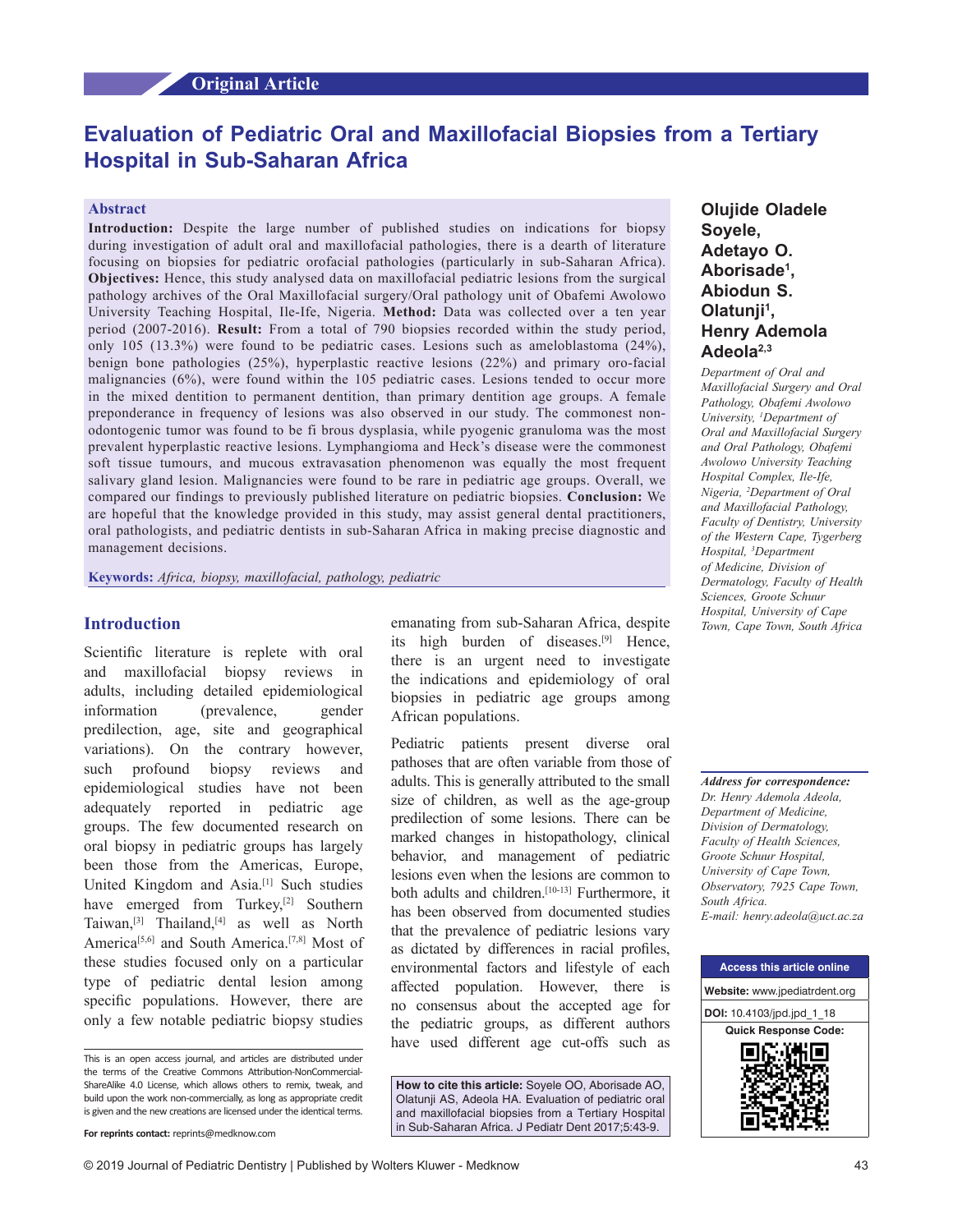14-18 years,<sup>[8]</sup> 15 years,<sup>[14]</sup> and  $16$ <sup>[1]</sup> in most regions. Older ages such as 18 years[15,16] and 19 years has even been used in the study of Skinner *et al*. [5]

This study therefore aims at evaluating the incidence of biopsied oral lesions amongst pediatric patients at Obafemi Awolowo University Teaching Hospital Complex (OAUTHC), Ile‑Ife, Nigeria; and to compare the epidemiological data with those documented in previous studies.

## **Materials and Methods**

This is a cross-sectional, institution-based, retrospective study, which evaluated biopsy records of all oral lesions from pediatric patients aged 0–16 years, in the record files, histopathology forms and the biopsy record book of the Oral Maxillofacial surgery/Oral pathology unit of OAUTHC Ile-Ife from 2007-2016. All cases were considered for analysis of socio‑demographic characteristics and clinico‑pathological features. Duplicate records were unified and inclusion criterion was: all biopsy reports of all patients between 0‑16 years including soft tissue and bony pathologies. Dental pathologies of pulpal, periapical and periodontal causes such as pulpitis, apical periodontitis, dento-alveolar abscess, pericoronitis and gingivitis were excluded, because most of these cases are usually clinically diagnosed without the aid of biopsy. Normal tissues specimen were equally excluded.

Data collected included age, sex, site and histopathological diagnosis for each case. The patients were divided into four age groups *viz*; group 1 (0‑4 years), group 2 (5‑8 years), group  $3 \left(9-12 \right)$  years) and group  $4 \left(13-16 \right)$  years). The study population was also categorized into three age groups according to their dentition period *viz*; primary dentition period (0‑6 years old), mixed dentition period  $(>6-12$  years old) and, permanent dentition period  $(>12-16$  years old). Based on these classification system, we analyzed the frequency of biopsy distribution relative to the developmental stage of the dentition. Final diagnoses were recorded after association of the clinical, radiographic and histopathological features. Diagnoses were entered using an alphanumeric code based on modification of diagnostic categories and subgroups as determined by Jones and Franklin into 12 categories for comparison.<sup>[17]</sup> All data were retrieved and tabulated in a Microsoft Excel (2016) file for epidemiological description.

## **Data analysis**

The data were analyzed using Stata 13 (Statacorp College Station, Texas, USA). Descriptive statistical analyses carried out were for socio-demographic variables such as age, gender, location of tumour and incidences of the lesions. The absolute and relative frequencies were expressed as percentages. Means and standard deviations were used for continuous variables while proportions and

tables were used for categorical variables, analysis of each diagnosis entailed: the number of samples, male:female ratio, age range, mean age and standard deviation.

## **Results**

### **Percentage of children with tumour compared with other age groups**

From a total of 790 biopsies recorded within the study period (2007-2016), only 105 (13.3%) were pediatric cases (16 years or below). Of the 105 cases, common categories of lesions seen in both pediatric populations and adult groups as found in this study were ameloblastoma (24%), benign bone pathologies (25%), hyperplastic reactive lesions (22%) and primary oro-facial malignancies (6%). A comprehensive overall distribution of lesions by gender can be found in Table 1.

#### **Age distribution**

Patients' age range was between 2 days to 16 years, the mean age being 11.74 years  $(\pm$  standard deviation of 4.2 years). Lesions occurred mostly within the 13‑16 years category ( $n = 58$  (55.24%)) involving the early permanent dentition [Table 2]. The occurrence of lesions in the permanent dentition is more than the combined occurrence in both the primary dentition  $(n = 15)$  and the mixed dentition  $(n = 31)$  [Figure 1a]. Six(6) occurred at the age group of 0‑4 years and the most common were benign neoplasm of soft tissue, specifically hemangioma and focal epithelial hyperplasia (heck's disease). Benign odontogenic tumors (BOT) and benign bone pathologies (BBT) were the most common lesions between the age group 5‑8 years. This trend also was reflected in the third and fourth group respectively with most prevalence in BOT ( $n = 8$  (total of 27) and ( $n = 18$  (total of 58)) respectively followed by BBT [Table 3].

## **Gender**

This study observed a higher female occurrence ( $n = 64$ , 60.95%) as against male gender  $n = 41$  (39.05%) with a male to female ratio of 1:1.6 and this is similarly observed in all the age groups most especially in group 1 where 4 of the 6 pediatric patients in this subgroup are females [Figure 1b]. The mean ages for females and males are 10.93 years ( $\pm$ 4.40 years) and 12.99 years ( $\pm$ 3.56 years), respectively. BOT were the most common lesion, with a frequency of 26.8% (n = 11) in males and 29.7% (n = 19) in females, other common lesions however differ in males and females. Reactive/inflammatory lesions is observed as the next most common in males with 19.5%, while BBT category is the next common in females with a frequency of 21.9%.

#### **Categories of lesions**

Out of 105 biopsied lesions, five (4.76%) were malignant, other were benign lesions. The benign tumours included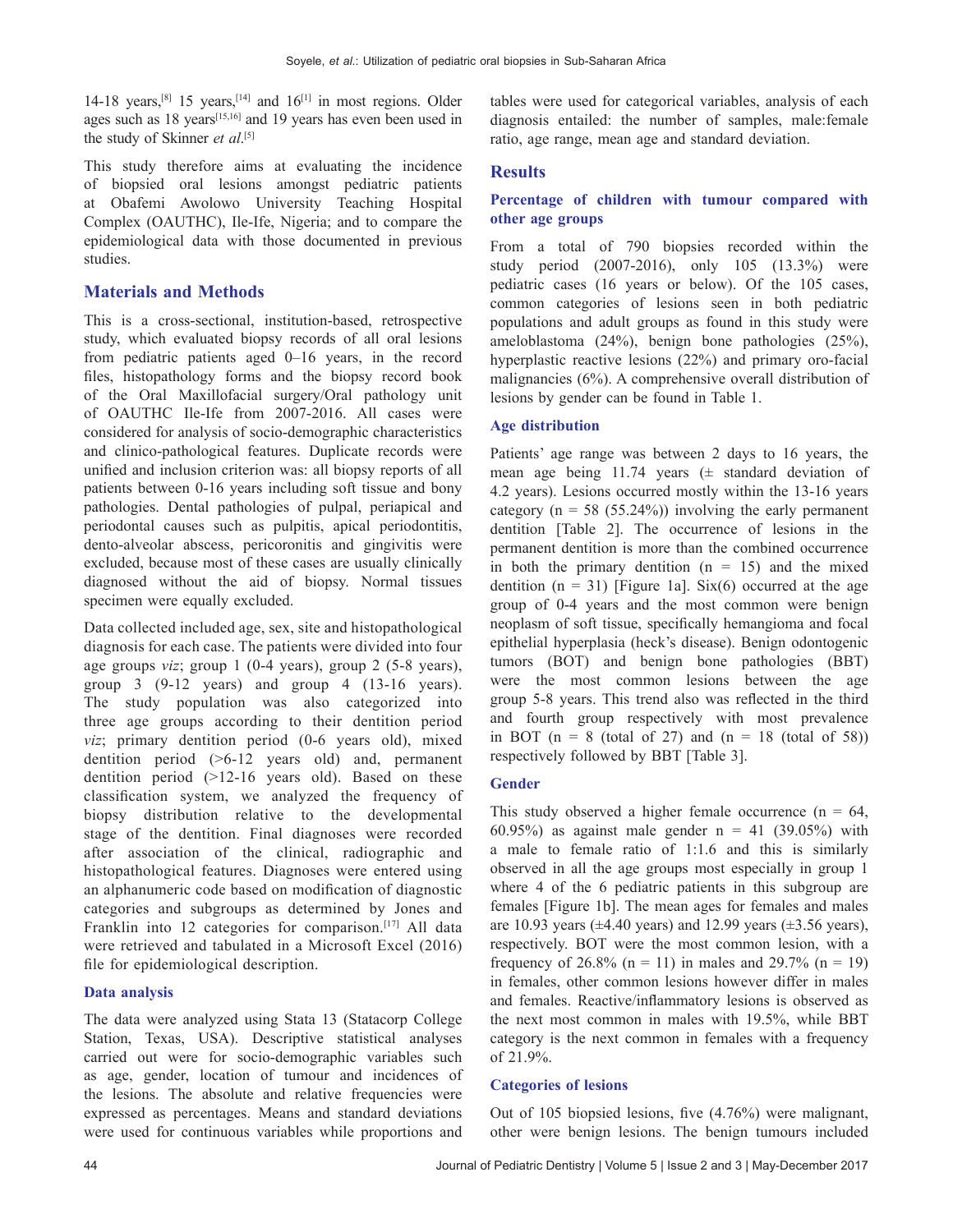| Table 1: Distribution of pediatric lesions by gender |                  |                  |               |  |  |
|------------------------------------------------------|------------------|------------------|---------------|--|--|
| <b>Pediatric pathology requiring</b>                 |                  | Gender           | Total $(\% )$ |  |  |
| bopsy                                                | Male             | Female           |               |  |  |
| Adenocystic carcinoma                                | 0                | 2                | 2(1.9)        |  |  |
| Ameloblastic fibroma                                 | 1                | $\overline{0}$   | 1(0.95)       |  |  |
| Adenomatoid odontogenic tumour                       | $\overline{c}$   | 5                | 7(6.65)       |  |  |
| Central giant cell granuloma                         | $\overline{2}$   | 3                | 5 (4.67)      |  |  |
| Cyst of the antrum                                   | $\overline{0}$   | 1                | 1(0.95)       |  |  |
| Dentigerous cyst                                     | 3                | $\overline{2}$   | 5(4.67)       |  |  |
| Epidermoid cyst                                      | 1                | 1                | 2(1.9)        |  |  |
| Fibrous dyslpasia                                    | $\overline{4}$   | 6                | 10 (9.52)     |  |  |
| Focal epithelial hyperplasia                         | $\overline{c}$   | $\overline{0}$   | 2(1.9)        |  |  |
| Giant cell epulis                                    | $\overline{0}$   | 1                | 1(0.95)       |  |  |
| Granuloma                                            | 1                | $\overline{0}$   | 1(0.95)       |  |  |
| Haemangioma                                          | $\overline{0}$   | 2                | 2(1.9)        |  |  |
| Hodgkins lymphoma                                    | 0                | 1                | 1(0.95)       |  |  |
| Inconclusive                                         | 1                | $\overline{0}$   | 1(0.95)       |  |  |
| Lipoma                                               | $\overline{0}$   | 1                | 1(0.95)       |  |  |
| Lymphangioma                                         | 1                | 2                | 3(2.85)       |  |  |
| Melanotic nodule                                     | $\overline{0}$   | 1                | 1(0.95)       |  |  |
| Multifocal papillomavirus                            | $\boldsymbol{0}$ | 3                | 3(2.85)       |  |  |
| epithelial hyperplasia                               |                  |                  |               |  |  |
| Mucocele                                             | 3                | 2                | 5(4.67)       |  |  |
| Neurofibroma                                         | 1                | $\boldsymbol{0}$ | 1(0.95)       |  |  |
| Odontoma                                             | 1                | $\overline{0}$   | 1(0.95)       |  |  |
| Ossifying fibroma                                    | 1                | $\overline{2}$   | 3(2.85)       |  |  |
| Odontogenic keratocyst                               | $\overline{0}$   | 1                | 1(0.95)       |  |  |
| Odontogenic myxoma                                   | $\overline{0}$   | 2                | 2(1.9)        |  |  |
| Osteoma                                              | 0                | 3                | 3(2.85)       |  |  |
| Osteomyelitis                                        | 1                | $\overline{0}$   | 1(0.95)       |  |  |
| Osteosarcoma                                         | 1                | $\boldsymbol{0}$ | 1(0.95)       |  |  |
| Papilloma                                            | 1                | 0                | 1(0.95)       |  |  |
| Peripheral fibroma                                   | 3                | $\overline{0}$   | 3(2.85)       |  |  |
| Peripheral giant cell granuloma                      | 1                | $\overline{0}$   | 1(0.95)       |  |  |
| Pleomorphic adenoma                                  | 0                | 1                | 1(0.95)       |  |  |
| Peripheral ossifying fibroma                         | 0                | 2                | 2(1.9)        |  |  |
| Pyogenic granuloma                                   | $\overline{2}$   | 5                | 7(6.65)       |  |  |
| Rhabdomyoma                                          | $\theta$         | 1                | 1(0.95)       |  |  |
| Sialadenitis                                         | 1                | $\overline{0}$   | 1(0.95)       |  |  |
| Submandibular abcess                                 | 4                | 7                | 11 (10.47)    |  |  |
| Squamous cell carcinoma                              | 1                | $\overline{0}$   | 1(0.95)       |  |  |
| Unicystic ameloblastoma                              | $\overline{2}$   | 5                | 7(6.65)       |  |  |
| White sponge naevus                                  | $\overline{0}$   | $\overline{2}$   | 2 (1.95)      |  |  |
| Total                                                | 41               | 64               | 105 (100)     |  |  |

40 soft tissue lesions and 60 lesions of the jaw. The commonest of these benign lesions are odontogenic tumors ( $n = 30$ , 28.57%), followed by benign bone pathologies ( $n = 21$ , 20%) and the hyperplastic reactive lesions ( $n = 16$ , 15.24%). The least common category is the benign salivary gland lesions and oral pigmented lesions with both presenting one case each.

Solid/multicystic ameloblastoma was found to be the most common odontogenic tumor (n = 11, 36.67%) followed by both the unicystic ameloblastoma and adenomatoid odontogenic tumors, each having a



Freq.

**Figure 1: Distribution of pediatric lesions by age group, gender and site of lesion. The frequency of occurrence of maxillofacial lesions in the 13–16 age group is greater than all other pediatric age groups combined (a). Maxillofacial lesions were commoner in females across all pediatric age groups (b). Benign bone tumors and benign odontogenic tumors were some the most frequent indications for biopsy in pediatric age groups in our study (c)**

frequency of 7 (23.33%). Odontoma and Ameloblastic fibroma had the least occurrence of one case each. The commonest non-odontogenic tumor was fibrous dysplasia ( $n = 10$ , 47.62%) followed by the central giant cell granuloma (n = 5, 23.81), osteoma (n = 3, 14.29%) and ossifying fibroma ( $n = 3$ , 14.29%).

Pyogenic granuloma was the most prevalent hyperplastic reactive lesions while lymphangioma and Heck's disease were the commonest soft tissue tumours. Mucous extravasation phenomenon was equally the most frequent salivary gland lesion  $(n = 5)$ . Of the malignant lesions, 2 cases were ameloblastic carcinoma and a peculiar case of a squamous cell carcinoma of the tongue.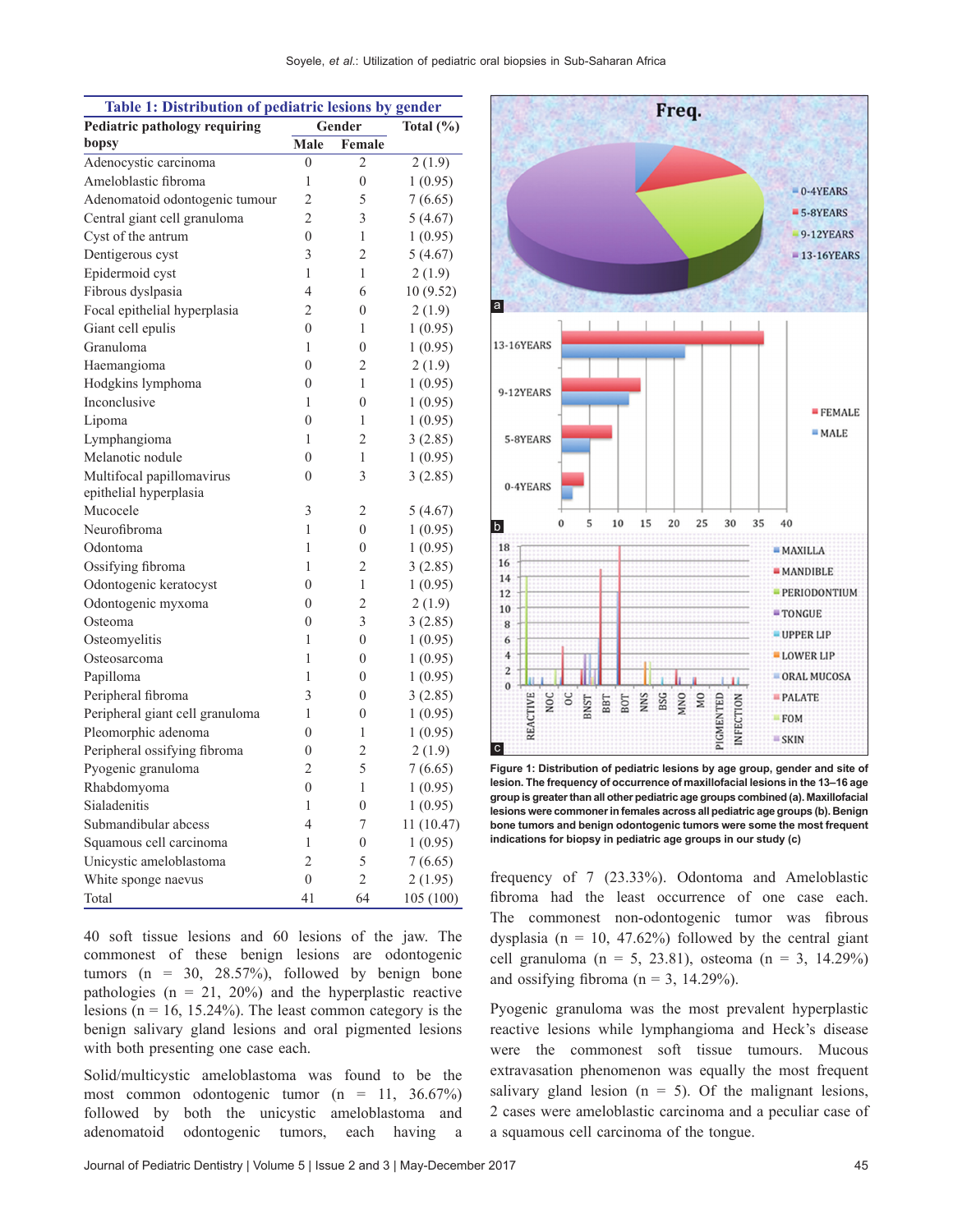| Table 2: Summary of age and gender distribution of<br>pediatric patients with oral lesions |                   |                                 |  |
|--------------------------------------------------------------------------------------------|-------------------|---------------------------------|--|
| Age (years)                                                                                | Frequency $(\% )$ | Sex distribution (male: female) |  |
| $\theta$                                                                                   | 1(0.95)           |                                 |  |
| $0 - 4$                                                                                    | 6(5.71)           | 2.4                             |  |
| $5 - 8$                                                                                    | 14(13.33)         | 5:9                             |  |
| $9 - 12$                                                                                   | 26(24.76)         | 12:14                           |  |
| $13 - 16$                                                                                  | 58 (55.24)        | 22:36                           |  |
| Total                                                                                      | 105 (100.00)      | 41:63                           |  |

| Table 3: Distribution of pediatric patients by oral disease |  |  |  |  |
|-------------------------------------------------------------|--|--|--|--|
| categories                                                  |  |  |  |  |

| Categories    | Frequency $(\% )$ | o<br>Sex distribution (male: female) |
|---------------|-------------------|--------------------------------------|
| Reactive      | 16 (15.24)        | 8:8                                  |
| <b>NOC</b>    | 3(2.86)           | 1:2                                  |
| <sub>OC</sub> | 6(5.71)           | 3:3                                  |
| <b>BNST</b>   | 14 (13.33)        | 3:11                                 |
| <b>BBT</b>    | 21(20.00)         | 7:14                                 |
| <b>BOT</b>    | 30 (28.57)        | 11:19                                |
| <b>NNS</b>    | 6(5.71)           | 4:2                                  |
| <b>BSGT</b>   | 1(0.95)           | 0:1                                  |
| <b>MNO</b>    | 3(2.86)           | 2:1                                  |
| MO            | 2(1.90)           | 0:2                                  |
| Pigmented     | 1(0.95)           | 0:1                                  |
| Infections    | 2(1.90)           | 2:0                                  |
| Total         | 105 (100.00)      |                                      |

NOC: Nonodontogenic cysts, OC: Odontogenic cysts, BNST: Benign neoplasm of soft tissue, BBT: Benign bone tumor, BOT: Benign odontogenic tumor, NNS: Nonneoplastic salivary gland lesions, BSGT: Benign salivary gland tumor , MNO: Malignant nonodontogenic tumor, MO: Malignant odontogenic tumor

#### **Site**

Mandible was the most common location and also the commonest site for jaw tumours whilst the soft tissue lesions occur more on the periodontium and tongue [Figure 1c].

## **Discussion**

This study has provided a much needed audit for the use of diagnostic biopsy services for oral and maxillofacial lesions among patients of pediatric age group in sub‑Saharan Africa. Previous oral biopsy studies (mostly coming from outside Africa), have focused on adult populations. The frequency of pediatric oral lesions in all oral biopsies in the present study is 13.29%, which is in agreement with previously documented studies ranging from 12% to 17%.[5,6] In an Iranian population, Abdullah *et al*., observed an incidence of  $13.9\%$ ;<sup>[18]</sup> while in a study in Thailand, Saravani *et al.*, observed an incidence of 15%,<sup>[15]</sup> which is slightly lower compared to the incidence of 17% reported by Dhanuthai *et al*. and Ha *et al*., from Australia.[4] The observed frequency in our study is however higher than the range of 5%–8% reported in studies from South America, China, Turkey, Taiwan and the United Kingdom.[2,3,8,17] It is also considerably lower than the 25% incidence reported in the previous African study by Lawoyin.[19] The reason probably accrued to the observed inter-regional variability in incidences of pediatric oral lesions may be due to the lack of a standardized cut off point for pediatric age group (ranging between 12‑20) as used by different authors even from the same region. Environmental factor and lifestyle could also be responsible for the variance in frequency of occurrence. Environmental factors such as weather, infection, as well as political climate can affect these variations. While lifestyle factors such as unhealthy living conditions, poverty, lack of education and type of diet may be contributory to these discrepancies as well. In addition, variation in incidence might not be unconnected with the fact that periapical and dental pathologies are not routinely biopsied in resource limited centers but typically included in resource-oriented centers. Furthermore, discrepancies in the methodology pertaining to time frame of the study, age range and disease categorization, geographical region and genetic background of the population have also been mentioned as a contributing factor.<sup>[4,20]</sup>

An increase in occurrence of lesions was observed with increasing age group. Most pediatric lesions were seen in the oldest age group (from  $5.71\%$  in the 0-4 years group to 55.24% in the 13-16 years age groups). Similar trends have been previously reported.<sup>[7,8,17]</sup> Despite differences in composition of age groups, most studies in the literature revealed a sharp increase in incidence after 6 years of age and a slight increase after 11 years, with many reporting as high as over 70% of occurrence after 9 years of age.<sup>[7,15,17]</sup> In our present study, about 80% of the lesions occurred after 9 years of age which is consistent with previous reports. Majority of the pediatric lesions in this age group are reactive and benign in nature hence often subjected to delay in biopsied and or surgery.[21] For instance, management of fibrous dysplasia is often delayed till after cessation of puberty due to its inherent nature to stabilize post‑puberty. We also found female gender predilection for biopsied oral lesions in our study and this was observed in all the age groups with an overall male to female ratio of 1:1.5 consistent with previous studies.[16,21] However, some studies did not report a gender predominance;[4,7,8,17,20] while others observed a male gender predominance, with male to female ratio in the region of 1.4:1.[13,22] Our study found higher females proportion in the benign neoplasms of soft tissues and reactive inflammatory lesions which concurs with studies from Elarbi *et al.* and Dhanuthai *et al*. [4,23] This may allude to the potential role of hormonal influence in female patients. Regardless of the age groups, benign odontogenic tumours (28.57%), benign bone pathologies (20%), reactive lesions (15.24%) and benign neoplasm of soft tissues (13.33%) were the commonest lesions encountered respectively with all accounting for a total of 77.14% of the total biopsied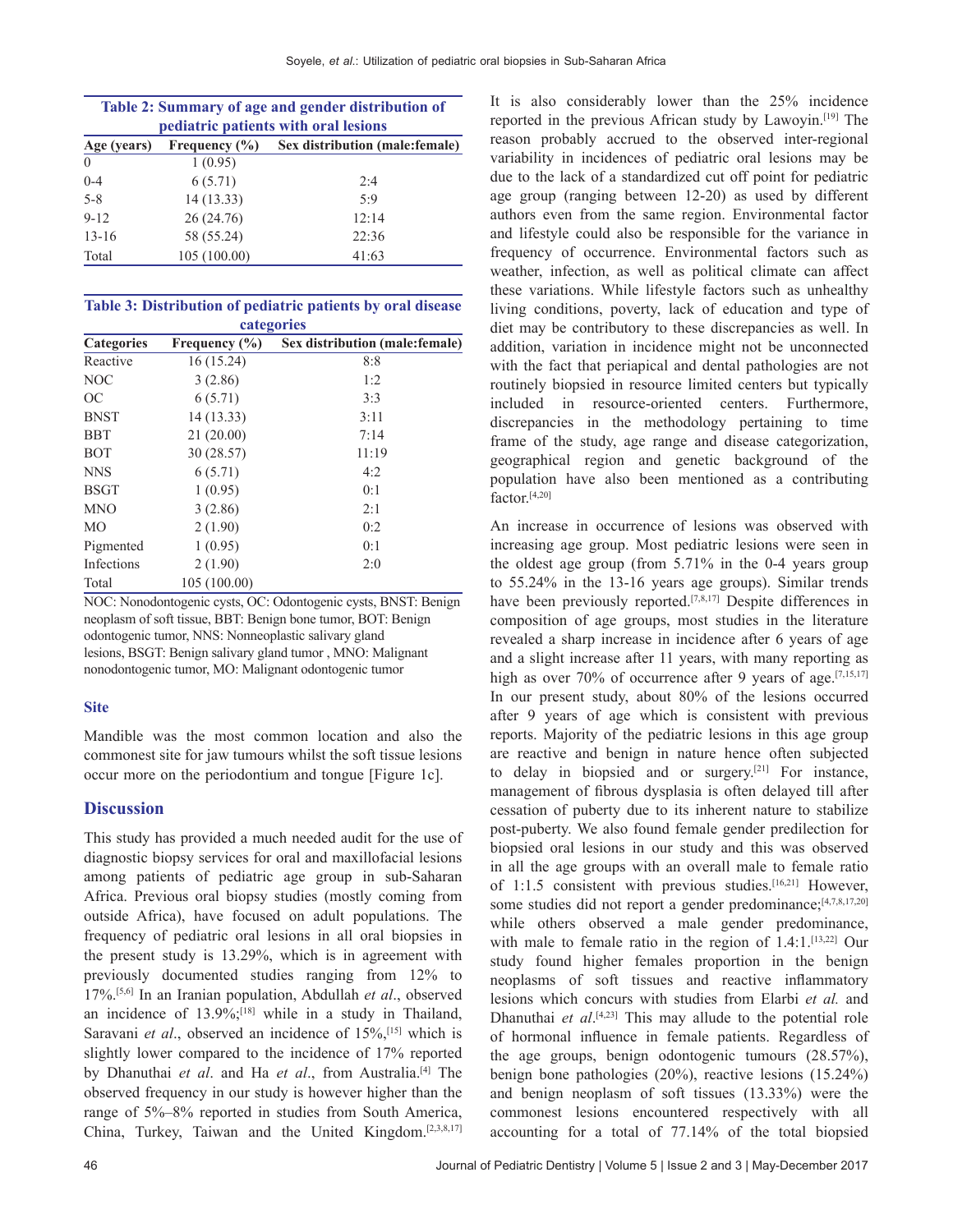in pediatric oral lesions. The 5 commonest lesions overall were ameloblastoma, fibrous dysplasia, pyogenic granuloma, adenomatoid odontogenic tumour and unicystic ameloblastoma. The frequency of odontogenic tumors found in this study is much higher than the frequency of odontogenic tumours reported in other studies, with an average frequency between 2‑15%.[8,12,16] The basis for such disparity between African and non‑African studies warrants further research. Other studies have reported odontoma as the most common pediatric odontogenic tumors,[8,12] but we found ameloblastoma to have the highest frequency in this study. Similar trend have also been reported for odontogenic tumors in the adult age group in Africa.<sup>[19,22]</sup> Fibrous dysplasia ( $n = 10, 47.62\%$ ) was the most frequently encountered benign bone pathology in this category followed by central giant cell granuloma ( $n = 5$ , 23.81%). Studies reporting fewer benign bone pathologies (BBP) compared to BOTs exist. For example, Lawoyin reported a BBP to BOT ratio of 1:1.44, $[19]$  which is similar to the ratio of 1:1.43 recorded in our study.

In most reported series, the reactive/inflammatory lesions were the most commonly diagnosed. Usually in the range of  $15.7\%$  to  $66.1\%$ .<sup>[5,6,12,15]</sup> The reasons we attribute to this high preponderance of reactive/inflammatory lesions may be inappropriate classification/grouping. For instance, many studies have grouped mucocele and central giant cell granuloma (CGCG) as reactive/inflammatory lesions.[5,6,12,15,16] In addition, the symptomatology of reactive/inflammatory lesions necessitates early clinical presentation as compared to other asymptomatic lesions that are diagnosed accidentally.<sup>[24]</sup> In our study however, the reactive/inflammatory lesion was the third commonest being 15.24% (16 cases) of all biopsies. Pyogenic granuloma was the most prevalent reactive lesion diagnosed, and this is in agreement with other studies.[8,18,25,26] However, other studies have documented fibro-epithelial hyperplasia as the commonest pediatric lesion.[7,20,27] Unlike other categories of lesion, pyogenic granuloma presents a slightly higher occurrence in the "9‑12 age group" (mixed dentition) in our study, similar to other reports.[2,4,12] High prevalence of pyogenic granuloma may be adduced to poor oral hygiene and calculus accumulation in mixed dentition.[2,18]

Lymphangioma and multifocal viral epithelial hyperplasia (Heck's disease) were the most frequently observed benign soft tissue neoplasms in our study  $(n = 3$  each,  $21.43\%$  each). Although there are contradictory reports in the literature pertaining the prevalence various benign soft tissue tumors, no other series have demonstrated Heck's disease as the commonest among pediatric patients, even in previous African studies. To determine an African or a Nigerian burden of Heck's disease may require further collaborative, multicentre study.[28] Even though highly prevalent in previous studies,[7,8,15,19,26] cystic lesions and salivary gland lesions

were found to have frequencies of 8.57% and 6.66%, respectively, in our study. Mucocele, which comprised the majority of salivary gland lesions from Western and Asian countries<sup>[5,8,12]</sup> was found to be  $4.76\%$  of the overall biopsied pediatric lesions in our study.

Of all the 105 cases included in the study, only 5 cases (4.76%) were malignant; implying a low rate of malignancy in children. The mean age for malignant lesions in this study was 10.62 years. However, this frequency is markedly higher than the 0.4-1.28% reported in most studies in the scientific literature.<sup>[1,8,12,21]</sup> Our report is however in tandem with other studies which have reported a frequency of between 4.5% and 5.5%.[15,18] Our finding is also observed to be lower than other studies that have reported frequencies between 8.9 and 34%.[19,20,29] Most of the higher malignancies were found in studies carried out in low and middle income countries (LMICs); and may be related to late presentation due to financial constraints or knowledge gaps.<sup>[30]</sup>  $60\%$  of the malignant cases in our study occurred in the 13‑16 age group in agreement with some African studies that reveal the distribution of malignant tumours to be greater in the second decade of life.[19,31] Malignant lesions in pediatric age groups are considerably rarer, compared with adult biopsies; except in an African study where prevalence was as high as 38%.[29] The reason could be probably due to the endemic nature of Burkitt's lymphoma, which accounts for 75%‑89% of all pediatric malignancies in this regions.[19,29,31] Burkitt's lymphoma cases at our centre, are routinely referred to pediatric oncology unit for further management; hence, it is beyond our purview in this study. The two commonest malignant lesions in this study were squamous cell carcinoma and osteosarcoma, which in previous African studies were next commonly encountered lesions after Burkitt's lymphomas.[19,29]

## **Conclusion**

Despite overwhelming literature on indications for adult maxillofacial biopsies, records are critically lacking in pediatric age groups particularly in sub‑Saharan Africa. We have presented herein a snapshot of various indications for biopsy in children at a tertiary dental hospital in sub-Saharan Africa. In addition, most literature available on oral and maxillofacial biopsy are of non‑African origin. Hence there is a pressing need to establish data on the distribution of the oral and maxillofacial pathologies in pediatric age groups that warrant biopsy in our setting. We have provided information on dental pathologies arising solely from a pediatric subgroups at our hospital; which represented a considerable prevalence in most previously reported series. Moreover, our study setting may also influence the results obtained here, as hospital‑based studies are more likely to provide higher frequencies of benign and malignant tumors than dental school-based studies.<sup>[21]</sup> Notably, data retrieved in the present study do not reproduce the prevalence of oral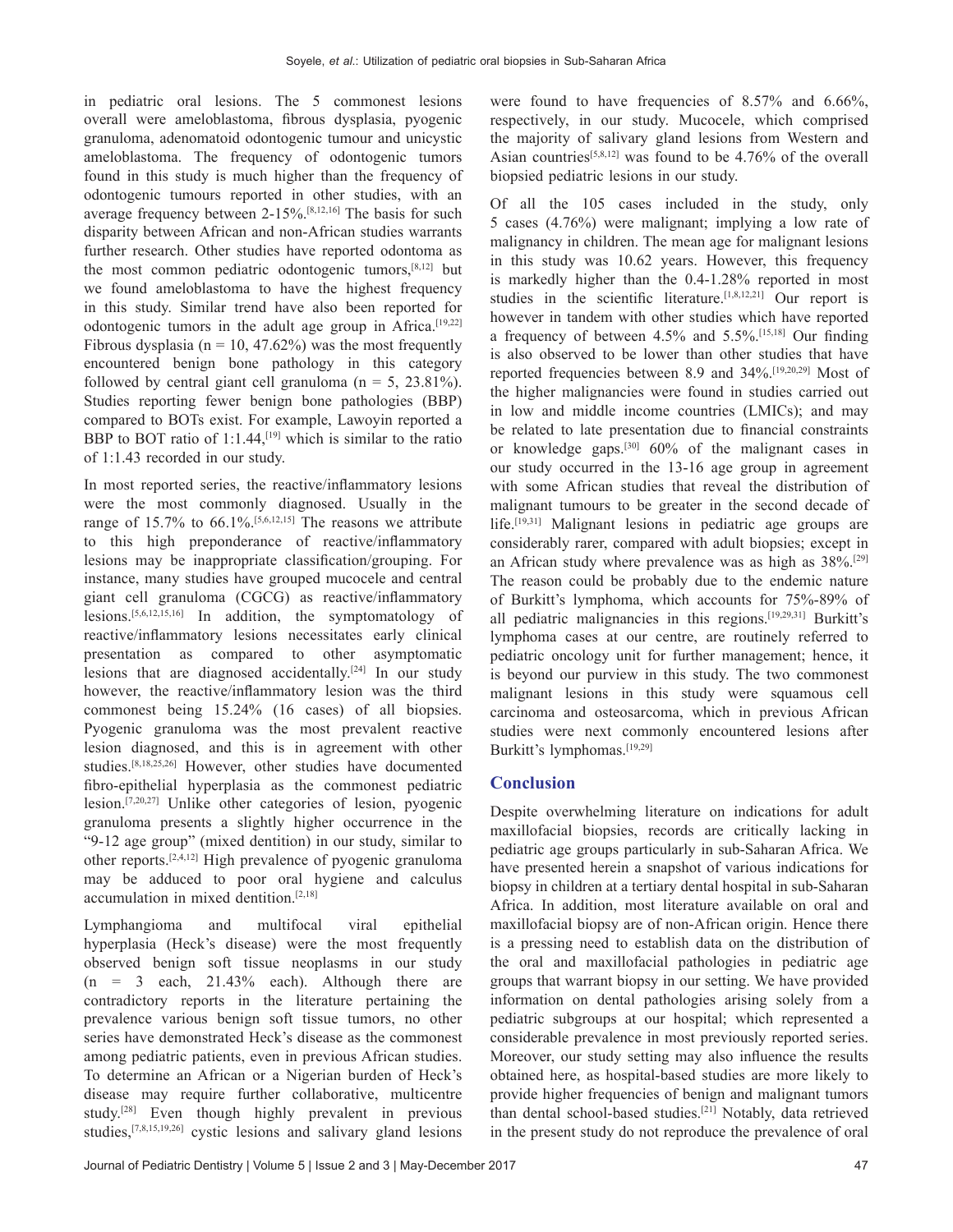and maxillofacial lesions diagnosed by pediatric dentists in clinical practice, since some pathologies, such as herpes simplex and aphthous ulcerations are diagnosed on the basis of clinical features; while the present study was based exclusively on biopsied lesions and hospital records which are often deficient in clinical details. For adequate clinical approach, it is essential to establish consistent differential diagnoses with the dentist recognizing the clinical features and likelihood of the different lesions occurring in pediatric age groups. Although the deficit in pediatric maxillofacial biopsy knowledge persists, the knowledge provided in this study may assist pediatric dentists in sub‑Saharan Africa in making precise diagnosis of oral diseases. Dental professionals should carefully document clinical and/or radiographic information of lesions sent for histopathological exam, since they are essential for the establishment of the definitive diagnosis. Not least, the knowledge generated here, may also contribute to the effective planning of educational programs for dental students, primary care dentists and other specialists in the head and neck field.

#### **Acknowledgement**

HAA thanks the South African Medical Research Council for a mid‑career scientist research grant.

#### **Financial support and sponsorship**

Nil.

#### **Conflicts of interest**

There are no conflicts of interest.

#### **References**

- 1. Jones JH. Non-odontogenic oral tumours in children. Br Dent J 1965;119:439‑47.
- 2. Gültelkin SE, Tokman B, Türkseven MR. A review of paediatric oral biopsies in Turkey. Int Dent J 2003;53:26‑32.
- 3. Chen YK, Lin LM, Huang HC, Lin CC, Yan YH. A retrospective study of oral and maxillofacial biopsy lesions in a pediatric population from Southern Taiwan. Pediatr Dent 1998;20:404‑10.
- 4. Dhanuthai K, Banrai M, Limpanaputtajak S. A retrospective study of paediatric oral lesions from Thailand. Int J Paediatr Dent 2007;17:248-53.
- 5. Skinner RL, Davenport WD Jr., Weir JC, Carr RF. A survey of biopsied oral lesions in pediatric dental patients. Pediatr Dent 1986;8:163‑7.
- 6. Das S, Das AK. A review of pediatric oral biopsies from a surgical pathology service in a dental school. Pediatr Dent 1993;15:208‑11.
- 7. Sousa FB, Etges A, Correa L, Mesquita RA, de Araujo NS. Pediatric oral lesions: A 15‑year review from Sao Paulo, Brazil. J Clin Pediatr Dent 2002;26:413‑8.
- Lima Gda S, Fontes ST, de Araújo LM, Etges A, Tarquinio SB, Gomes AP, *et al.* A survey of oral and maxillofacial biopsies in children: A single-center retrospective study of 20 years in Pelotas-Brazil. J Appl Oral Sci 2008;16:397-402.
- Rao C, Lopez AD, Hemed Y. Causes of death. In: Jamison DT, Feachem RG, Makgoba MW, Bos ER, Baingana FK,

Hofman KJ, et al., editors. Disease and Mortality in Sub-Saharan Africa. 2nd ed. Washington (DC): The International Bank for Reconstruction and Development / The World Bank; 2006.

- 10. Pinto A, Haberland CM, Baker S. Pediatric soft tissue oral lesions. Dent Clin North Am 2014;58:437‑53.
- 11. Jain G, Mishra R, Gautam SS, Verma G. An approach to evaluate the oral pediatric biopsies – A retrospective study. J Adv Med Dent Sci Res 2017;5:95‑8.
- 12. Wang YL, Chang HH, Chang JY, Huang GF, Guo MK. Retrospective survey of biopsied oral lesions in pediatric patients. J Formos Med Assoc 2009;108:862-71.
- 13. Al‑Khateeb T, Ababneh K. Oral pyogenic granuloma in Jordanians: A retrospective analysis of 108 cases. J Oral Maxillofacial Surg 2003;61:1285‑8.
- 14. Bhaskar SN. Oral tumors of infancy and childhood. A survey of 293 cases. J Pediatr 1963;63:195‑210.
- 15. Saravani S, Kadeh H, Amirabadi F, Keramati N. Clinical and histopathological profiles of pediatric and adolescent oral and maxillofacial biopsies in a Persian population. Int J Pediatr Massha 2015;3:381‑90.
- 16. Vale EB, Ramos‑Perez FM, Rodrigues GL, Carvalho EJ, Castro JF, Perez DE, *et al.* A review of oral biopsies in children and adolescents: A clinicopathological study of a case series. J Clin Exp Dent 2013;5:e144‑9.
- 17. Jones AV, Franklin CD. An analysis of oral and maxillofacial pathology found in adults over a 30‑year period. J Oral Pathol Med 2006;35:392-401.
- 18. Abdullah BH, Qader OA, Mussedi OS. Retrospective analysis of 1286 oral and maxillofacial biopsied lesions of Iraqi children over a 30 years period. Pediatr Dent J 2016;26:16‑20.
- 19. Lawoyin JO. Paediatric oral surgical pathology service in an African population group: A 10 year review. Odontostomatol Trop 2000;23:27‑30.
- 20. Mouchrek M, Letícia Machado Gonçalves LM, Bezerra‑Júnior JR, Maia EC, Amaral da Silva R, Nogueira da Cruz MC. Oral and maxillofacial biopsied lesions in Brazilian pediatric patients: A 16‑year retrospective study. Rev Odontol Ciênc 2011;26:1‑5.
- 21. Ataíde AP, Fonseca FP, Santos Silva AR, Jorge Júnior J, Lopes MA, Vargas PA, *et al.* Distribution of oral and maxillofacial lesions in pediatric patients from a Brazilian Southeastern population. Int J Pediatr Otorhinolaryngol 2016;90:241‑4.
- 22. Arotiba GT, Ladeinde AL, Oyeneyin JO, Nwawolo CC, Banjo AA, Ajayi OF, *et al.* Malignant orofacial neoplasms in Lagos, Nigeria. East Afr Med J 2006;83:62‑8.
- 23. Elarbi M, El‑Gehani R, Subhashraj K, Orafi M. Orofacial tumors in libyan children and adolescents. A descriptive study of 213 cases. Int J Pediatr Otorhinolaryngol 2009;73:237‑42.
- 24. Siadati S, Seyedmajidi M, Sharbatdaran M. Frequency of different oral lesions in children and adolescents in Babol, Northern Iran. Caspian J Intern Med 2013;4:773‑6.
- 25. daSilva FC, Piazzetta CM, Torres‑Pereira CC, Schussel JL, Amenábar JM. Gingival proliferative lesions in children and adolescents in Brazil: A 15‑year‑period cross‑sectional study. J Indian Soc Periodontol 2016;20:63‑6.
- 26. Lapthanasupkul P, Juengsomjit R, Klanrit P, Taweechaisupapong S, Poomsawat S. Oral and maxillofacial lesions in a Thai pediatric population: A retrospective review from two dental schools. J Med Assoc Thai 2015;98:291-7.
- 27. Ali M, Sundaram D. Biopsied oral soft tissue lesions in Kuwait: A six‑year retrospective analysis. Med Princ Pract 2012;21:569‑75.